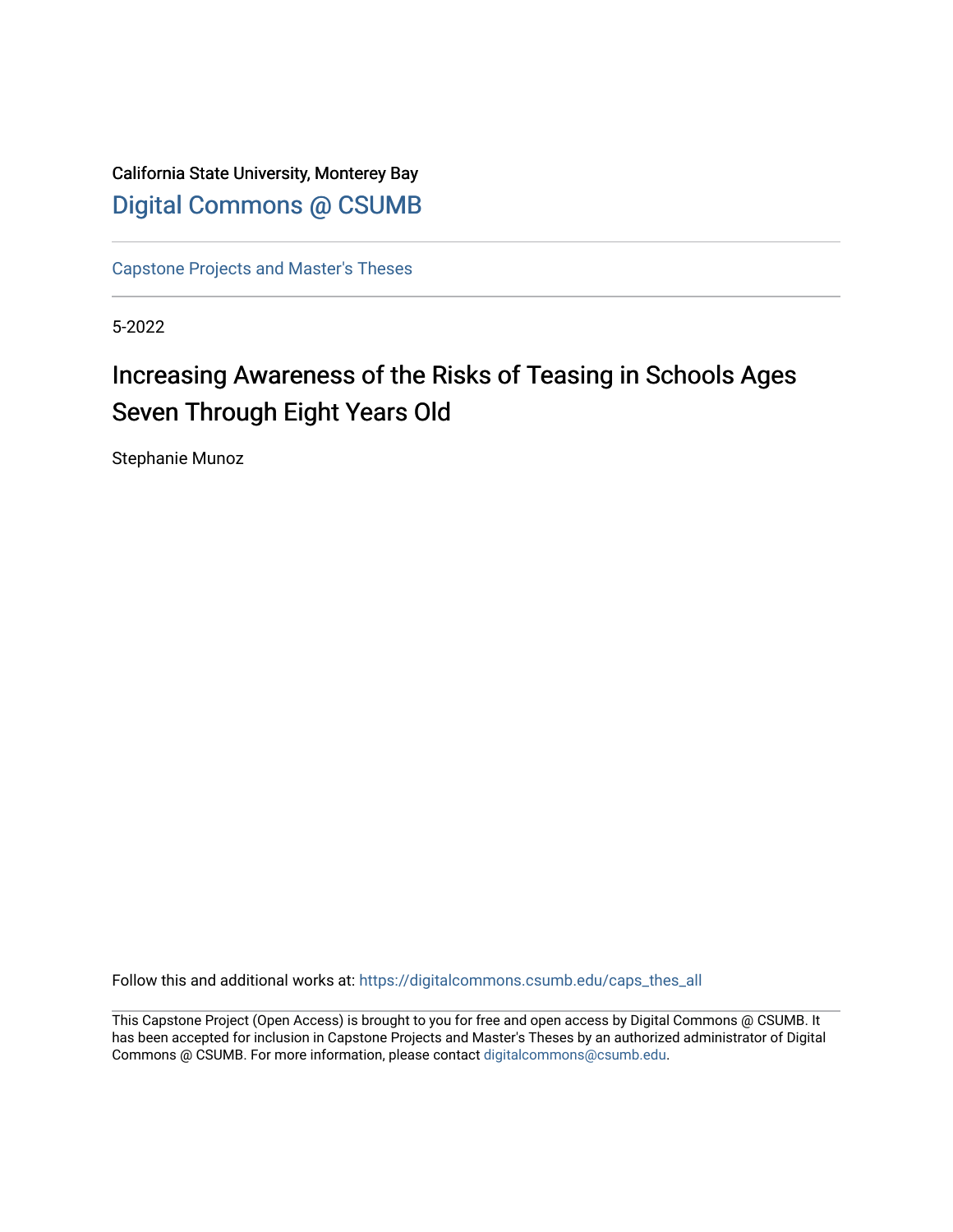Increasing awareness of the risks of teasing in schools ages seven through eight years old

# Stephanie Michelle Muñoz

A Capstone project for the Bachelor of Arts in Human Development and Family Science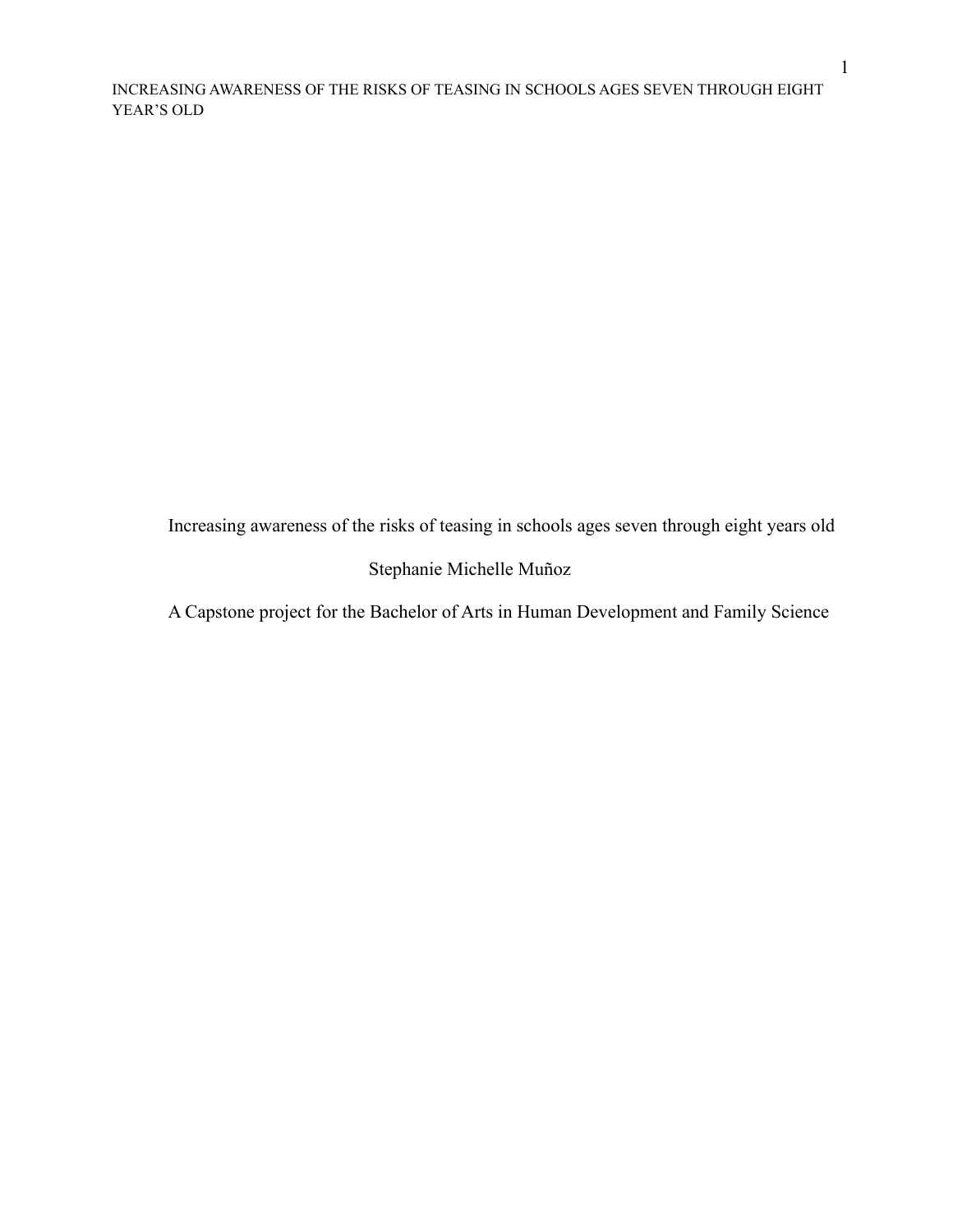Increasing awareness of the risks of teasing in schools ages seven through eight years old Introduction

Many early elementary school children; particularly those ages five through eight years old, may not have yet developed social skills to create school relationships in a school setting. They have not developed the social skills to maintain relationships with peers. The lack of social skills creates negative impacts emotionally and mentally on five through eight year old's. The lack of social skills can cause social anxiety that is amplified by teasing in schools. Early ;?elementary children ages five to eight years old, may not be able to tell the difference between bullying and teasing. Teasing is intended to provoke or make fun of someone in a playful way. Bullying is the use of force, coercion, hurtful teasing or threat, aggressively dominate or intimidate. Due to multiple reasons including unstable homes, lack of attachment from friends and families, or due to social anxiety. Many children are not aware or do not have the knowledge to know they are hurting someone else's feelings due to lack of social and emotional learning at their homes or in their early childhood. Lower Elementary students take part in teasing and that leads to bullying as they get older. Therefore, I created a one-day activity to foster good relationships, increase social and emotional skills, and create an anti-teasing environment for the children who attend the after school program at the Boys and Girls Club in Salinas, California.

#### **Needs Statement**

Curriculum on teasing and bullying is often lacking in elementary schools. Elementary school students who are teased or bullied may experience negative emotional outcomes such as depression, low-self esteem and even suicidal thoughts. Bullying may have a negative impact on self esteem. By having a low-self esteem, children may perform poorly in school. They become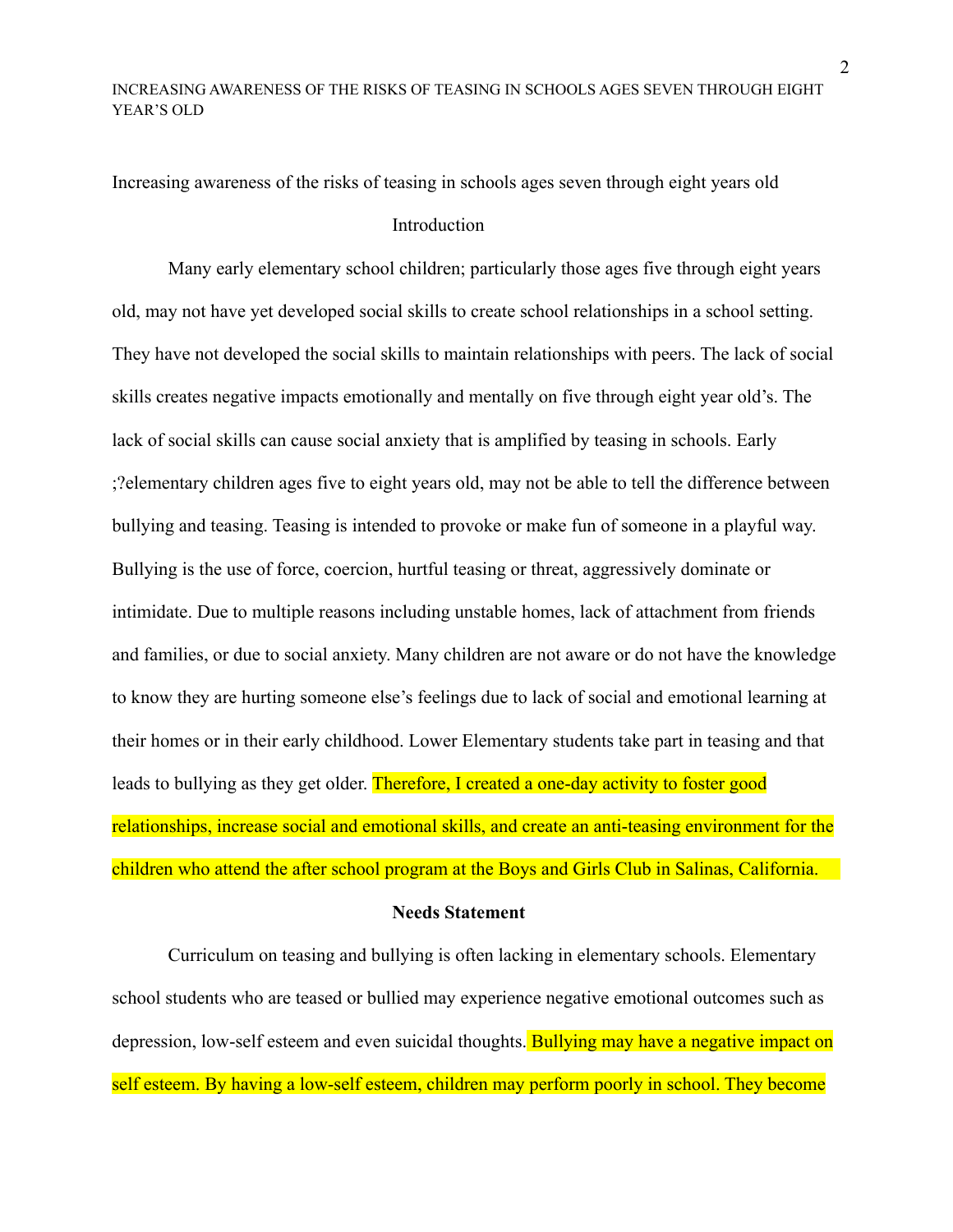victims of simply being overweight, for their gender, or for not being smart enough n'; academically. Consistent with the research indicating greater weight-based teasing among girls compared with boys, several studies suggest that gender may affect the relationship between bullying due to being overweight and academic performance. (Krukowski et al., 2011).

Given that children are not aware of teasing/bullying and how it affects them negatively on their well being and relationships. In order to increase awareness and prevention, I will conduct a two day lesson about teasing/bullying at the Boys and Girls Club.

## **Theory**

Erikson's theory is centered on development based on conflict. Children ages seven through eight years old are in between the stages of Industry vs. Inferiority. This stage between the ages of seven years old through thirteen years old is characterized by developing competency. Competency makes them develop confidence, as we develop in life and plays a strong role in the next stage of identity (Springridge academy.com). This helps with social interactions, and academic performance. When the form of conflict is not resolved appropriately, emotional distress occurs, which can lead to trauma. (Erikson, E. H. 1994). As part of this stage in industry vs, inferiority from ages seven through thirteen years old. Children begin to develop a sense of competence and believe in themselves; their abilities. It is essential for them to develop positive coping skills to use in present and future stressful situations. In order to decrease emotional distress and mental illness that could lead in the future to more severe and permanent mental illnesses. Approximately 20% through 30% of children and youth are chronically victimized by their peers on the playground and at school. This is a significant trauma to experience at a young age, and while it can lead to mental health issues imagine what serious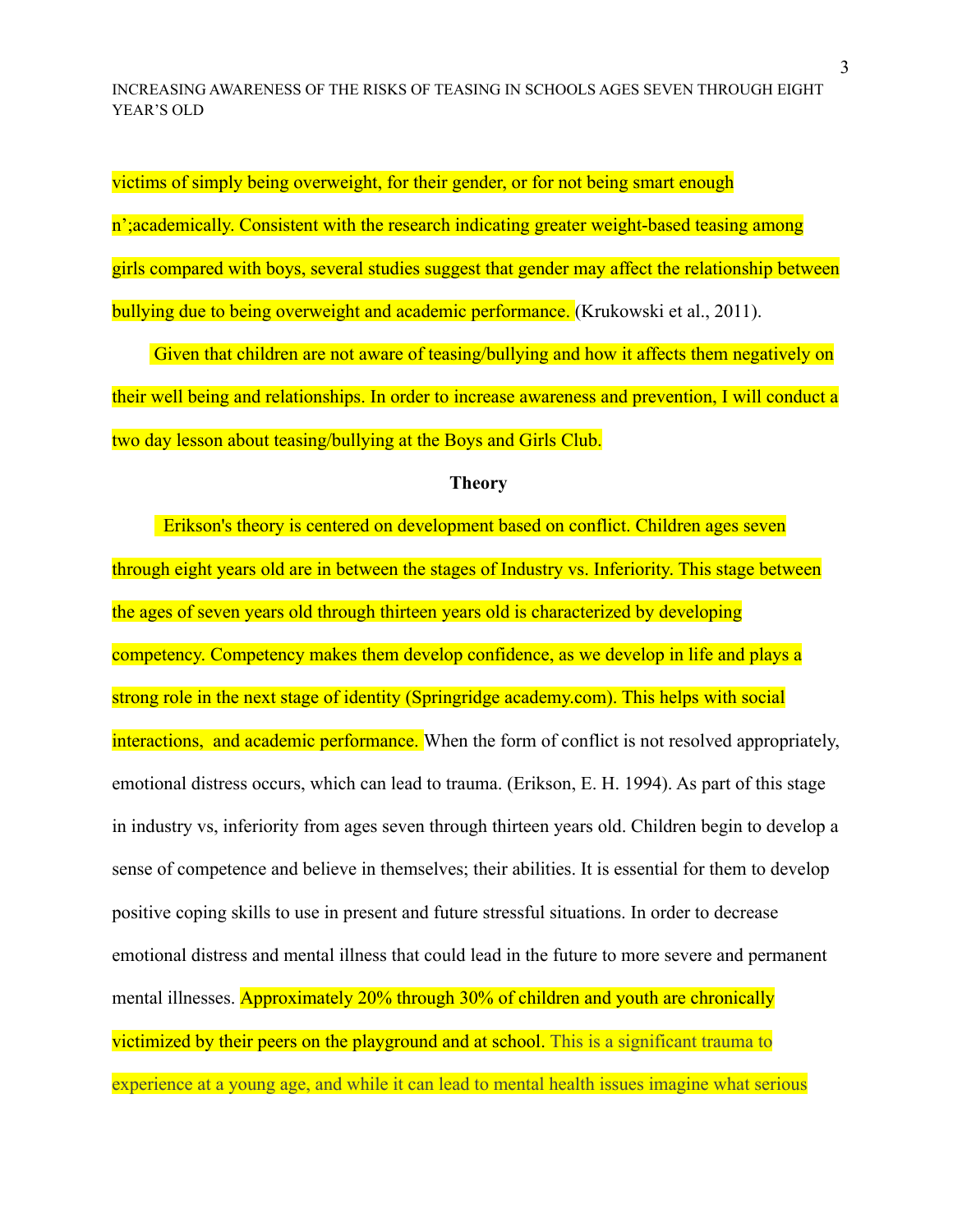abuse or toxicity at home could cause later on in life. These causes refer to them to develop psychological damage. Psychological problems including anxiety, depression, grief, interpersonal difficulties and loneliness are a direct result of failure to meet our belongings needs. (Baumeister and Leary, 1995, Baumeister and Tice, 1990). This is linked to Erikson's theory for children eight years old that may not be able to fully understand the consequences of behavior and how they interact with peers and others in school. I will introduce lesson plans to help eight year olds understand how their negative behaviors may impact other children.

#### **Consideration of Diversity**

My project will be conducted at the Boys and Girls Club. The ethnic composition of the participants reflects those individuals who attend the Boys and Girls Club. According to the Boys and Girls Club. It is 1% African American, 5% American Indian, 10% white, 15% two or more races, 69% Hispanic or Latino. In addition, 40% are considered socioeconomically disadvantaged. I will be conducting lessons in English, so the children will need to be English proficient to comprehend and complete the tasks. This project is intended towards second and third grade students and it is not to be applied in the same ways to younger children or older adults. Due to the discussion and presentation being different from older adults than younger children.

## **Learning Outcomes**

I intend to provide a one-time 60-minute lesson to seven and eight year old students at the Boys and Girls Club. By the end of the project, participants will:

1. Identify teasing and bullying.

2. Describe risks and outcomes for teasing and bullying.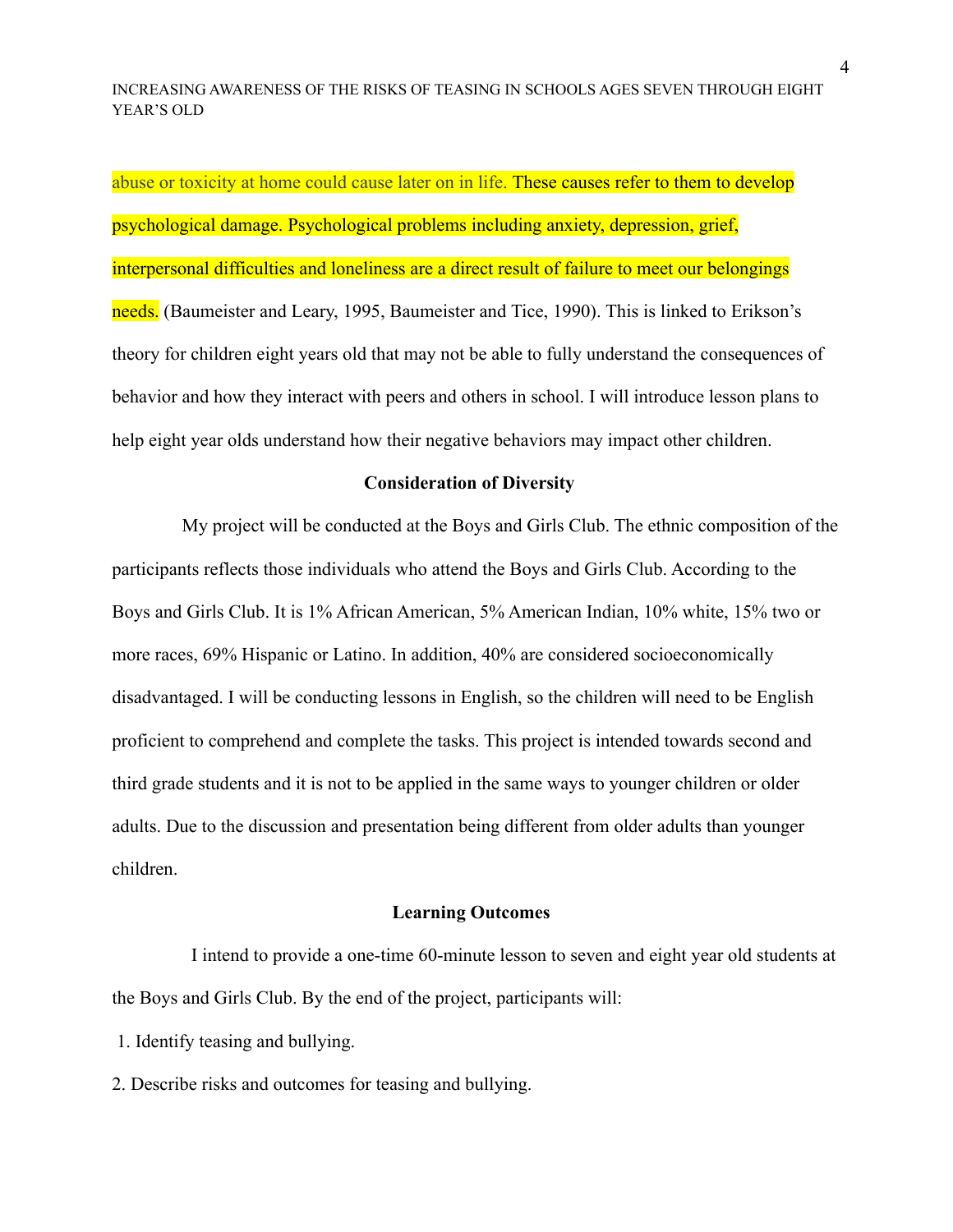3. Indicate different prevention strategies for teasing and bullying.

4. Indicate what teasing and bullying look like.

#### **Method**

#### **Day 1**

First I introduced myself and asked the class why I was there. Then, I asked the class to define teasing/bullying. Once we defined teasing/bullying together as a class, I had the students participate by mentioning the different ways students get teased/bullied. I wrote down their responses on the board. See Appendix A for this result. Then, I split the last 30 minutes left of day 1 by reading a book for ten minutes, I would then have a discussion about it for five minutes and then read a second book for ten minutes and discuss for five minutes what the students have learned about reading and bullying.. I read a book about friendships, *Toy Story 4. Old friends, New friends* (Bouchard Natasha, year 2019)*.* Summarize the book here. See Appendix B.

#### **Day 1**

Today, I began reviewing and asking the children what I discussed the day before about teasing and bullying. After reviewing, I read a second book about healthy friendships called *The Berenstain Bears' Stories of Family and Friendship* (Stan and Jan Berenstain, 2016)*.* See Appendix C. Once I was done reading the second book, I reviewed ways to be aware of teasing/bullying since this is also coming from the book. The participants responded by telling me different ways to be aware and prevent teasing/bullying after reading and discussing the books. I then mentioned that the last thing they were going to do was for them to draw anti-teasing and bullying posters from learning anti-teasing and bullying strategies.See Appendix